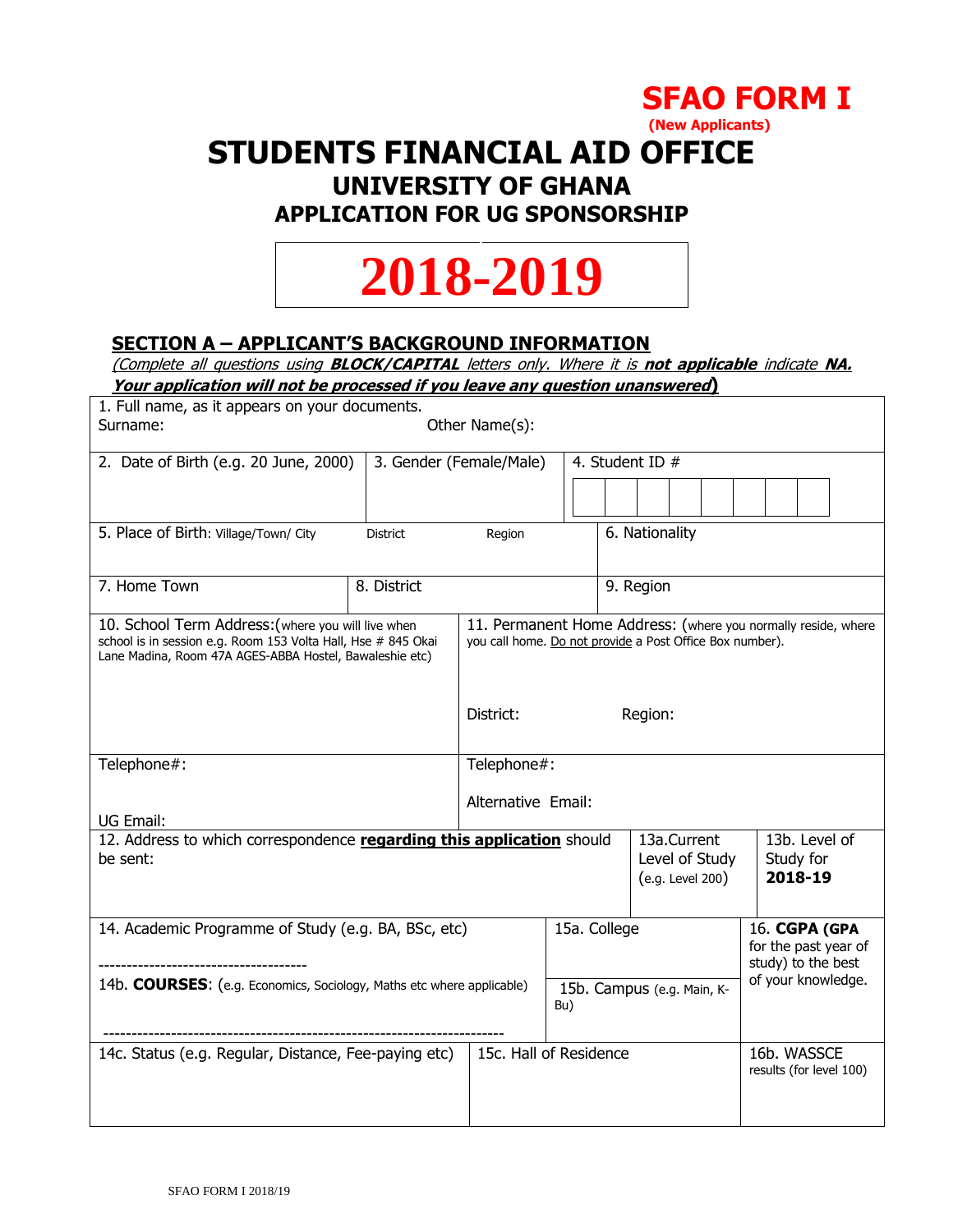17. Please provide the following information on **all** your siblings and provide supporting documents to authenticate this. (USE THE BACK OF THE SHEET IF NECESSARY).

| <b>Surname</b> | <b>First Name(s)</b> | Age | <b>Education Level</b> |
|----------------|----------------------|-----|------------------------|
|                |                      |     |                        |
|                |                      |     |                        |
|                |                      |     |                        |
|                |                      |     |                        |
|                |                      |     |                        |
|                |                      |     |                        |

#### 18. Schools attended with dates

|                                                | <b>Full Name of School</b> | <b>Town/District</b><br>/Region | Dates of<br><b>Attendance</b><br>(eg 2001-2003) | Who paid for<br>your education<br>and upkeep at<br>this level? |
|------------------------------------------------|----------------------------|---------------------------------|-------------------------------------------------|----------------------------------------------------------------|
| Primary                                        |                            |                                 |                                                 |                                                                |
| <b>JHS</b>                                     |                            |                                 |                                                 |                                                                |
| <b>SHS</b><br>(Provide full<br>address)        |                            |                                 |                                                 |                                                                |
| Tech/Voc<br>Inst.<br>(Provide full<br>address) |                            |                                 |                                                 |                                                                |
| Other                                          |                            |                                 |                                                 |                                                                |

19. Indicate the mode by which you gained admission to the University.

| <b>MODE</b>             | <b>MONTH/YEAR</b> | <b>Candidate Index Number</b> | <b>*Total Aggregate</b><br><b>Score/CGPA</b> |
|-------------------------|-------------------|-------------------------------|----------------------------------------------|
| SSSCE/WASSCE            |                   |                               |                                              |
| SSSCE/WASSCE            |                   |                               |                                              |
| A LEVEL                 |                   |                               |                                              |
| Diploma*                |                   |                               |                                              |
| Mature Students<br>Exam |                   |                               |                                              |

**\*NOTE**: Use the aggregate that your admission into the University was based on. For Diploma holders provide the CGPA obtained at graduation.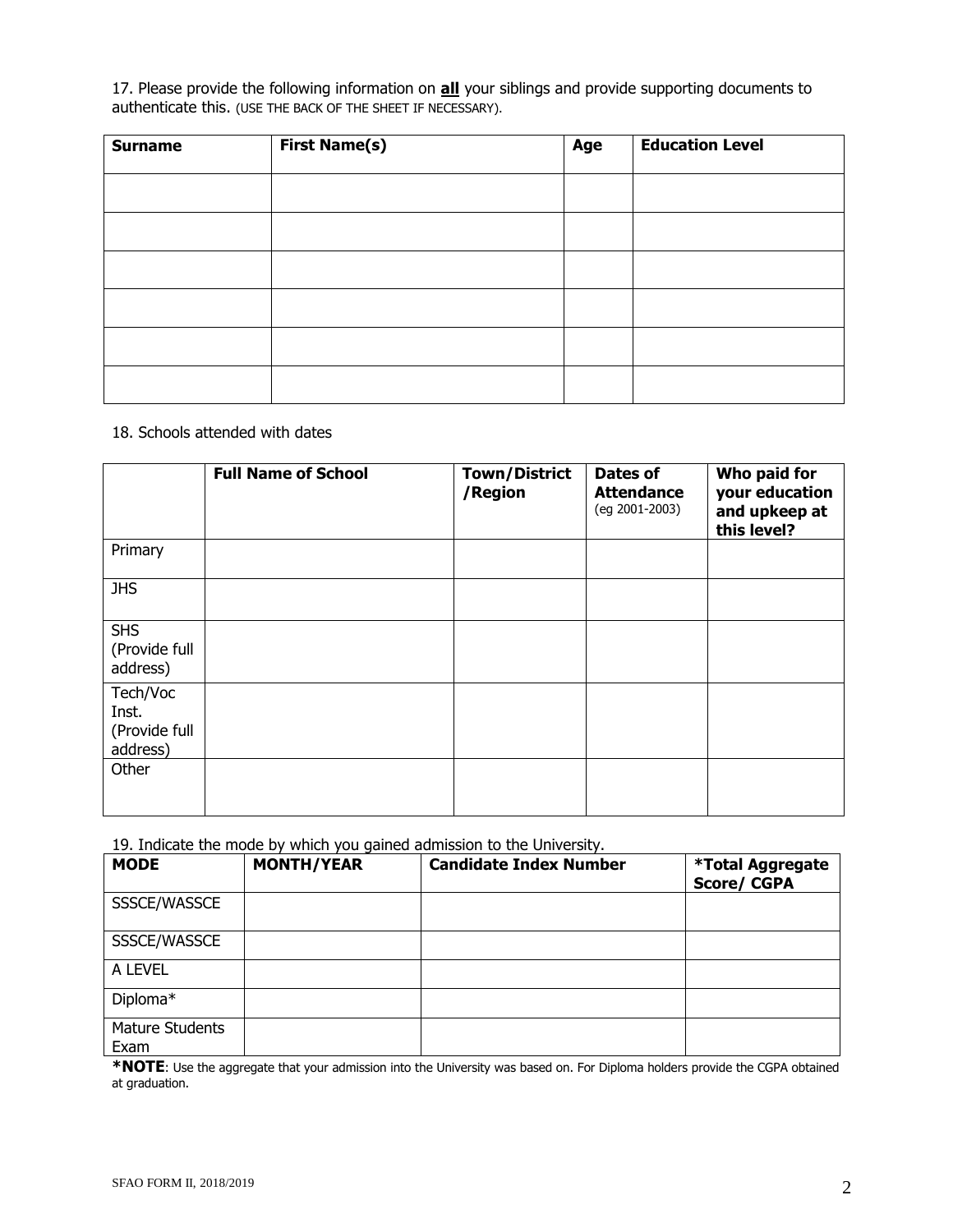### **SECTION B 1– INFORMATION ON FINANCES**

20. Estimated Expenses **for the 2018-19 academic year.** (Estimate how much you will need to spend during the academic year from **August 2018 to May 2019**. These expenses should be relevant to your studies only.

| Academic Fees (University Approved Fees and Charges) Use this year's amount. | <b>GH¢</b>  |
|------------------------------------------------------------------------------|-------------|
| Residential /Housing/ Hostel (for $1st$ and $2nd$ semester)                  | <b>GH¢</b>  |
| Feeding (for $1st$ and $2nd$ semester)                                       | <b>GH¢</b>  |
| <b>Books</b>                                                                 | <b>GH¢</b>  |
| Transportation                                                               | <b>GH¢</b>  |
| Out of pocket (specify)                                                      | <b>GH¢</b>  |
| Other (specify)                                                              | <b>GH¢</b>  |
| TOTAL                                                                        | <b>GH</b> ¢ |

21. Indicate below the amount of money **that you expect will be available to you from each of the following sources for 2018-19 academic year from August 2018 to May 2019.**

| Personal                                                                                                                                                                                                                                 | <b>GH</b> ¢ |
|------------------------------------------------------------------------------------------------------------------------------------------------------------------------------------------------------------------------------------------|-------------|
| Parents/ Guardian (if you are not employed and do not expect any<br>money from your parents/guardian, please attach a sworn affidavit from<br>them explaining why they will not give you anything towards your<br>educational expenses). | <b>GH¢</b>  |
|                                                                                                                                                                                                                                          |             |
| Benefactor                                                                                                                                                                                                                               | <b>GH¢</b>  |
| Part-time employment                                                                                                                                                                                                                     | <b>GH¢</b>  |
| SSNIT / SLTF student loan                                                                                                                                                                                                                | <b>GH¢</b>  |
| Scholarship (specify)                                                                                                                                                                                                                    | <b>GH¢</b>  |
| Other Loans (specify)                                                                                                                                                                                                                    | <b>GH¢</b>  |
| Other (specify)                                                                                                                                                                                                                          | <b>GH¢</b>  |
| TOTAL                                                                                                                                                                                                                                    | <b>GH¢</b>  |

22. How much funding do you require? This amount is the **difference** between your **total estimated expenses** (question 20) and what **you expect will be available** to you from the sources indicated (question 21).

**GH¢**

23. What type of Financial Aid are you seeking? (Tick as many as are applicable)

| <b>Full Scholarship</b>      |  |
|------------------------------|--|
| <b>Partial Scholarship</b>   |  |
| <b>Part-time Campus Job</b>  |  |
| <b>Industrial Attachment</b> |  |
| Other (specify)              |  |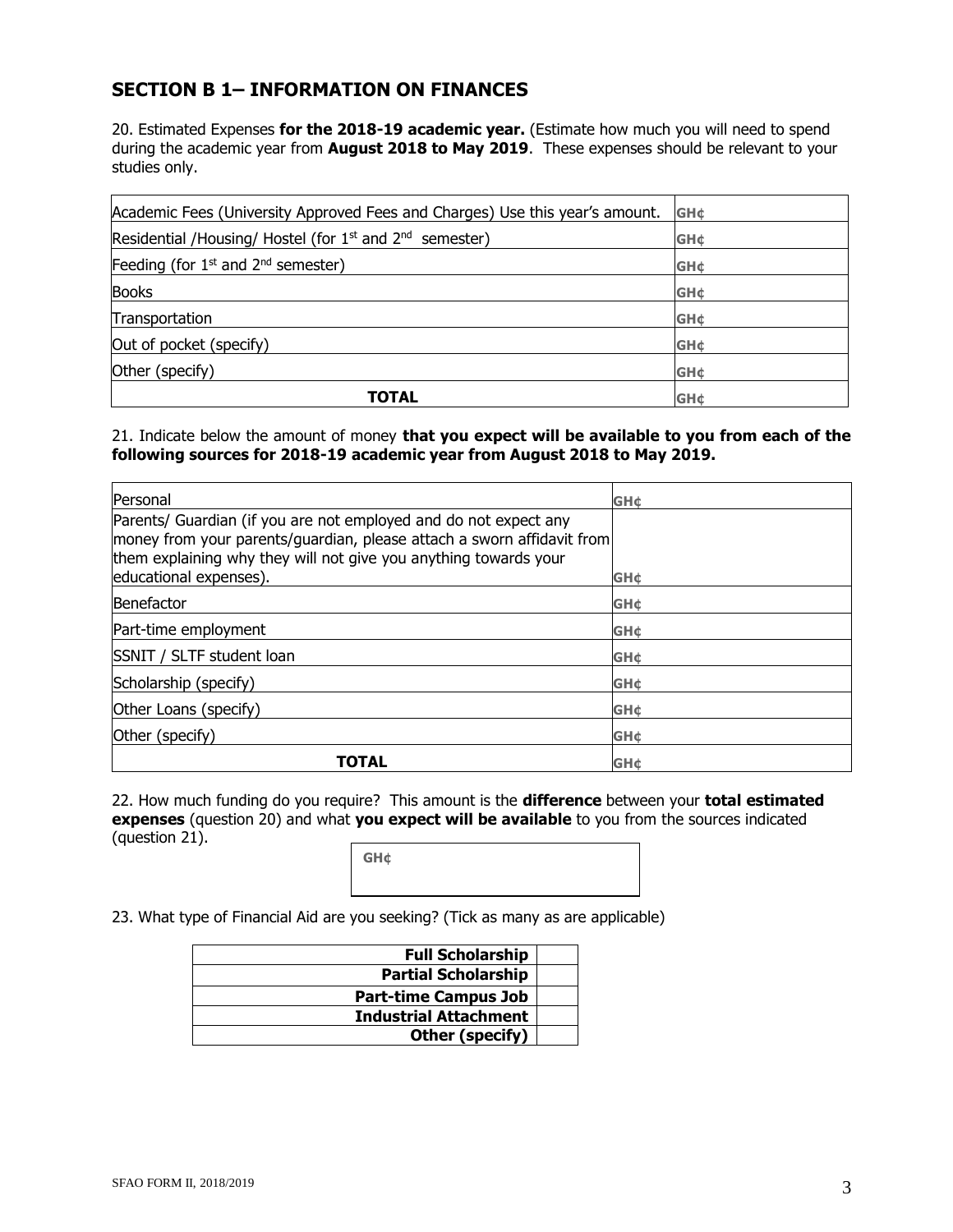## **SECTION B 2 – INFORMATION ON SPONSORSHIP**

| 24. If you have applied or intend to apply for other types of financial support for the<br>2018-19 year please state: |                 |                                                                                                          |
|-----------------------------------------------------------------------------------------------------------------------|-----------------|----------------------------------------------------------------------------------------------------------|
| The type of financial support<br>(e.g. Scholarship, bursary,<br>student loan)                                         | Amount<br>(GH¢) | The agency to which application has been, or,<br>will be made(e.g. Ghana Government, SSNIT,<br>SLTF, MTN |
| a.                                                                                                                    |                 |                                                                                                          |
| b.                                                                                                                    |                 |                                                                                                          |
| c.                                                                                                                    |                 |                                                                                                          |

| 25. If you have been promised financial support for the <b>2018-19</b> academic year from any<br>Body/Organization, Benefactor, or Individual please provide: |                                                                 |                                                      |
|---------------------------------------------------------------------------------------------------------------------------------------------------------------|-----------------------------------------------------------------|------------------------------------------------------|
|                                                                                                                                                               | Name and address of the Body/Organization/Benefactor/Individual | The amount in financial<br>support(GH <sub>¢</sub> ) |
| a.                                                                                                                                                            |                                                                 |                                                      |
| b.                                                                                                                                                            |                                                                 |                                                      |

| 26. Provide the name and address of the organization, which<br>has up to date been responsible for your education (If<br>applicable). | 27. Will the said sponsor<br>continue to provide financial<br>support for your education? |
|---------------------------------------------------------------------------------------------------------------------------------------|-------------------------------------------------------------------------------------------|
| a. .                                                                                                                                  |                                                                                           |
| b.                                                                                                                                    | 28. If YES what is the<br>expected total amount of<br>sponsorship per year?<br><b>GH¢</b> |

## **SECTION B 3 - FOR STUDENTS WITH DISABILITIES**

| 29a. Type of Disability (e.g. blindness)  | 29b. Do you qualify to receive Government<br>Bursary for disability? |
|-------------------------------------------|----------------------------------------------------------------------|
| 29c. Percentage of Disability (if known)? | 29c. How much in scholarship do you<br>expect to receive?<br>GH+     |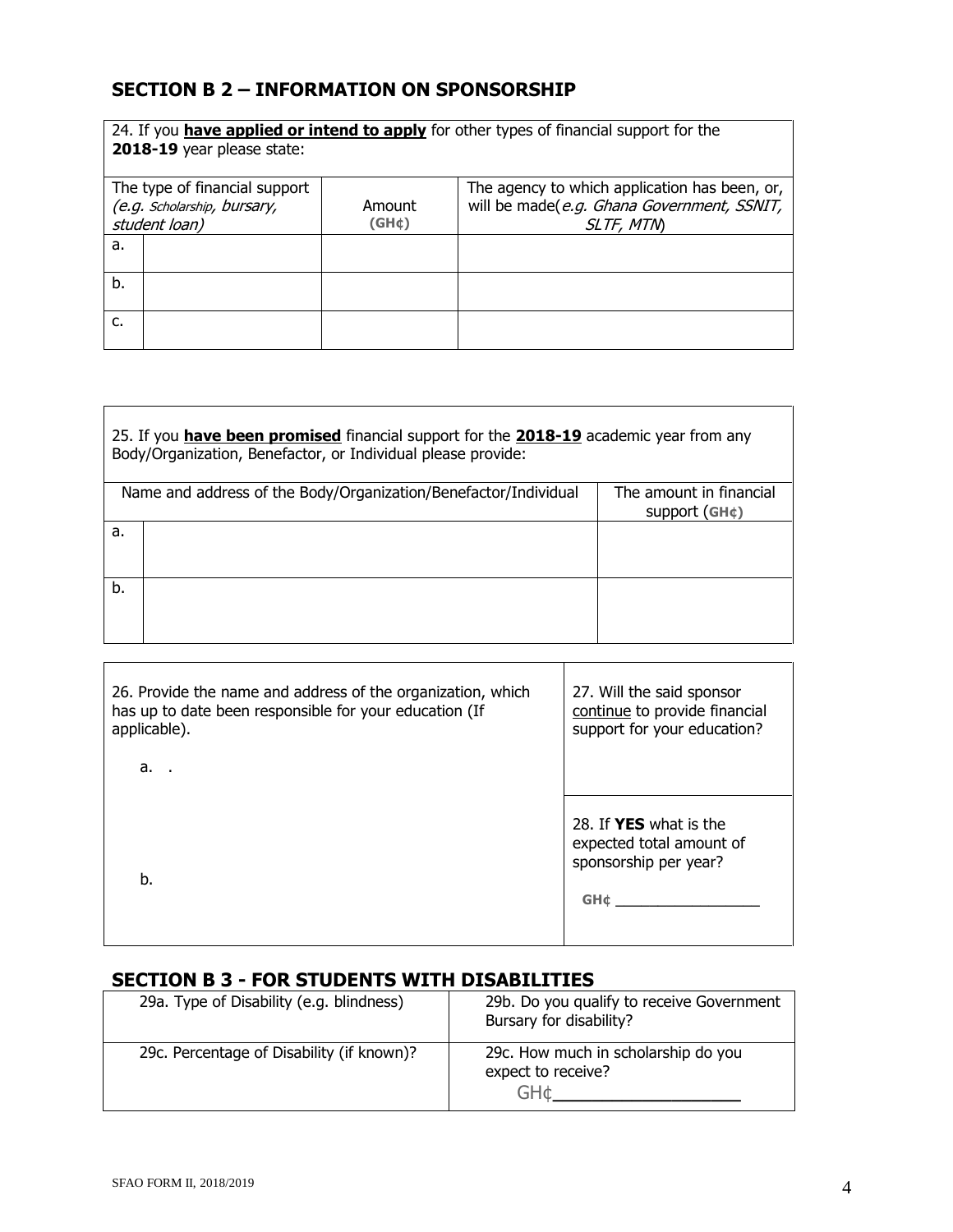## **SECTION B 4 - APPLICANT'S EMPLOYMENT HISTORY (If applicable)**

(This section is also applicable to those who worked during the one-year period after SHS)

| 30. Period of Employment (dd/mm/yy).                                    |                                                                                             |  |
|-------------------------------------------------------------------------|---------------------------------------------------------------------------------------------|--|
| From<br>to                                                              |                                                                                             |  |
| 31. Name, address and contact information of current or last employer.  |                                                                                             |  |
|                                                                         |                                                                                             |  |
|                                                                         |                                                                                             |  |
|                                                                         |                                                                                             |  |
| 32. Will you be on salary during the period of<br>your studies?         | 33. State your total gross income (Salary and<br>income from other sources) per year (GH¢). |  |
|                                                                         |                                                                                             |  |
| 34. Will you be expected to serve a bond after completing your studies? |                                                                                             |  |
|                                                                         |                                                                                             |  |
|                                                                         |                                                                                             |  |

## **SECTION B 5 – TO BE FILLED BY APPLICANTS WITH DEPENDANTS**

| Surname | Other Name(s) | Age | Level of Education | Relationship |
|---------|---------------|-----|--------------------|--------------|
|         |               |     |                    |              |
|         |               |     |                    |              |
|         |               |     |                    |              |
|         |               |     |                    |              |
|         |               |     |                    |              |
|         |               |     |                    |              |
|         |               |     |                    |              |
|         |               |     |                    |              |

35. Provide the following information on your dependants.

36. If married, provide the following information about your spouse.

| Full Name:                                                                        |                |            |  |  |  |
|-----------------------------------------------------------------------------------|----------------|------------|--|--|--|
| Surname                                                                           | Other Name(s): |            |  |  |  |
|                                                                                   |                |            |  |  |  |
| Level of Education                                                                |                |            |  |  |  |
|                                                                                   |                | Occupation |  |  |  |
|                                                                                   |                |            |  |  |  |
| Name and address of Employer.                                                     |                |            |  |  |  |
|                                                                                   |                |            |  |  |  |
|                                                                                   |                |            |  |  |  |
|                                                                                   |                |            |  |  |  |
| Annual Total Gross Income (Salary and income from other sources. Attach evidence) |                |            |  |  |  |
|                                                                                   |                |            |  |  |  |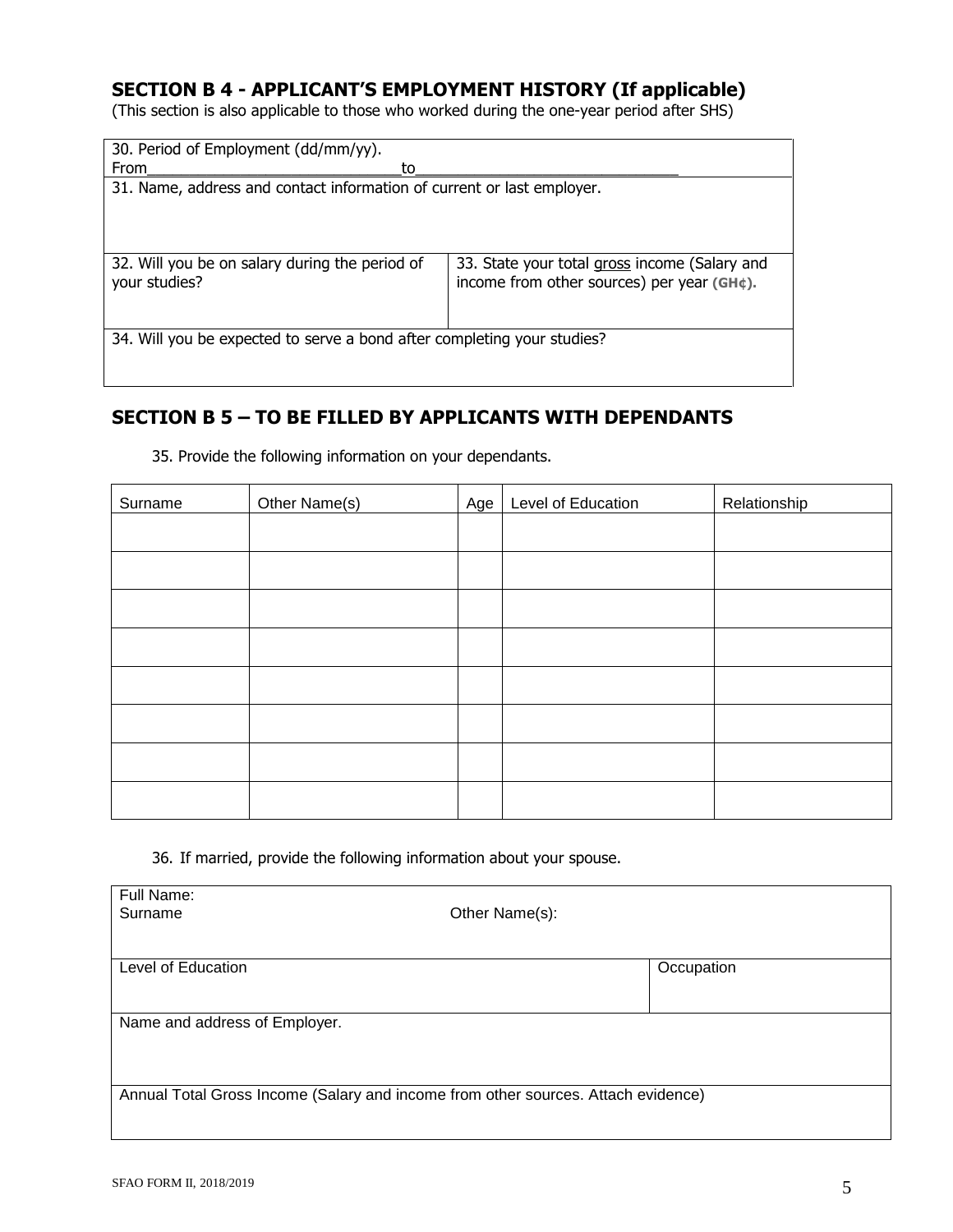## **SECTION B 6 - ADDITIONAL INFORMATION**

37. You may provide **additional** information to support this application. This information can include awards received, information on others who help sponsor your education, and other information on your financial situation. (Additional paper may be used if required)

## **SECTION B7 – ESSAY**

Please attach three separate typed essays in Times New Roman Font size 12 and 1.0 spacing, between 300 and 600 words of not more than one typed page each telling us:

- 1. Why you feel you should be considered for this scholarship.
- 2. Fund raising ideas that (individual or group) can help SFAO raise funds while you are in school. Secondly what you think SFAO can do better.
- 3. What difference will you want to make in Ghana during the next 7 years.

Please **submit** the following (do not send the originals of any documents):

- Evidence of income of parent/guardian.
- Applicant's most current payslip if applicable.
- Documents/evidence to establish the relationship with siblings and or dependants as the case may be.
- Any other supporting documents that you believe will assist in the processing of your application.

#### **Declaration**

#### **It is important that your eligibility for student financial aid be based upon accurate information**.

I do hereby declare that to the best of my knowledge all my information given in this application are true and made in good faith.

Signature of Student **Exercise Student** and the Date Date Date  $\alpha$ 

**Note**: Misrepresentation in any material form renders the application null and void. Any award made based on misrepresentation shall be withdrawn or refunded by the applicant, and he/she may be prosecuted. The truth, rather than lies, will get you Financial Aid.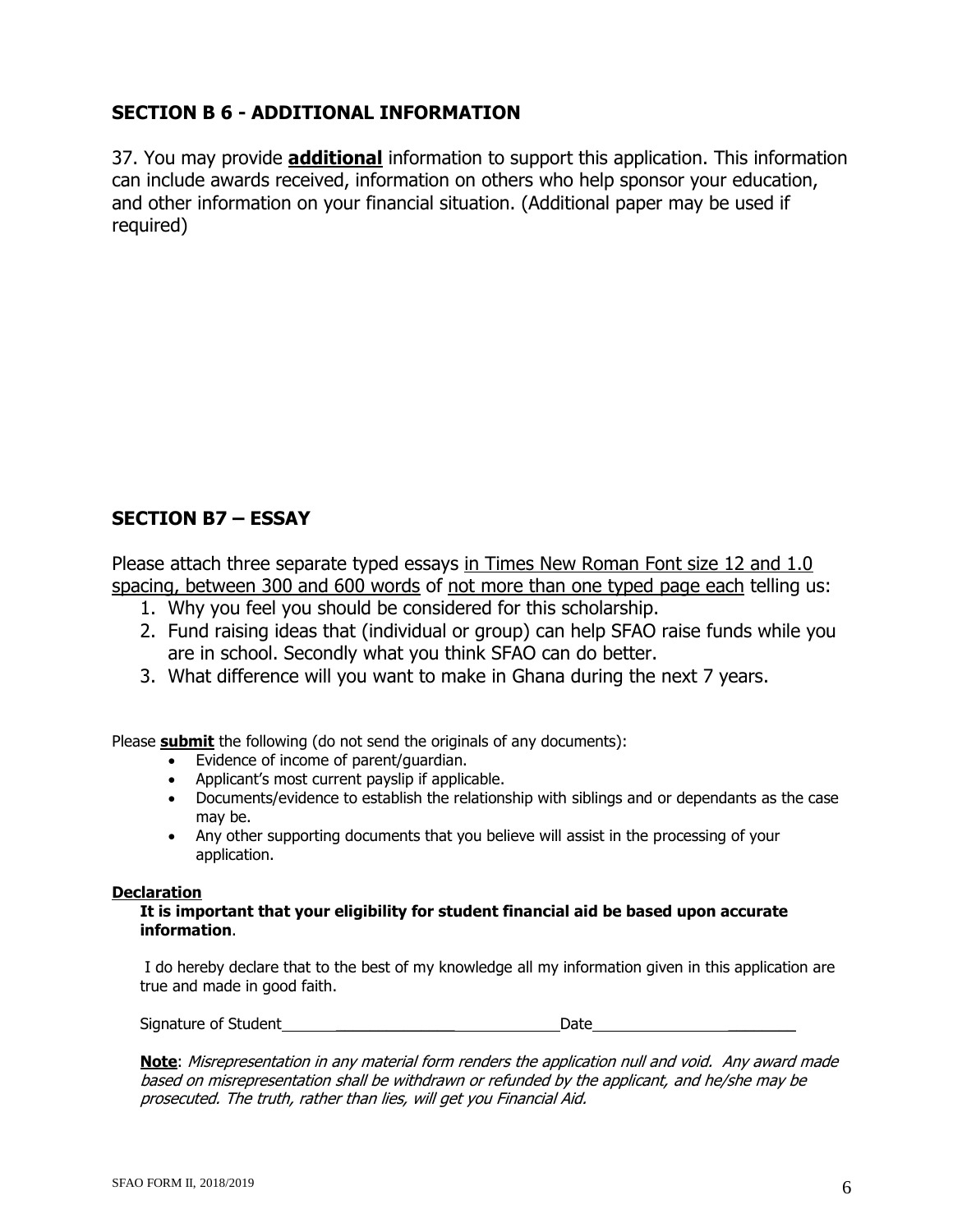#### **SECTION C 1 -** (**TO BE COMPLETED BY PARENT/LEGAL GUARDIAN – person so far responsible for financing the education of the applicant)**

|                            | 38. Full Name                                                                                                                                                            |                  |  |            |  |                                    | 39. Address. |  |  |  |  |  |
|----------------------------|--------------------------------------------------------------------------------------------------------------------------------------------------------------------------|------------------|--|------------|--|------------------------------------|--------------|--|--|--|--|--|
| Surname:                   |                                                                                                                                                                          |                  |  |            |  |                                    |              |  |  |  |  |  |
| Other Name(s):             |                                                                                                                                                                          |                  |  |            |  |                                    |              |  |  |  |  |  |
|                            |                                                                                                                                                                          |                  |  |            |  |                                    | Telephone #  |  |  |  |  |  |
|                            | 40. District of residence:                                                                                                                                               |                  |  |            |  | 40b. Region of residence:          |              |  |  |  |  |  |
|                            |                                                                                                                                                                          |                  |  |            |  |                                    |              |  |  |  |  |  |
| 41. Occupation.            |                                                                                                                                                                          |                  |  |            |  | 41b. Name and address of employer. |              |  |  |  |  |  |
|                            |                                                                                                                                                                          |                  |  |            |  |                                    |              |  |  |  |  |  |
|                            |                                                                                                                                                                          |                  |  |            |  |                                    |              |  |  |  |  |  |
|                            |                                                                                                                                                                          |                  |  |            |  |                                    |              |  |  |  |  |  |
|                            | 42. Annual Total Gross Income.(GH¢)                                                                                                                                      |                  |  |            |  |                                    |              |  |  |  |  |  |
|                            |                                                                                                                                                                          |                  |  |            |  |                                    |              |  |  |  |  |  |
|                            | (Salary and income from other sources. Please substantiate with a recent official salary slip,                                                                           |                  |  |            |  |                                    |              |  |  |  |  |  |
|                            | pension slip or audited financial statement. If unemployed, please attach evidence to show how you                                                                       |                  |  |            |  |                                    |              |  |  |  |  |  |
|                            | survive and your sources of funds for survival). <i>Please note that this information is necessary</i><br>and if not provided the SFAO will disqualify your application. |                  |  |            |  |                                    |              |  |  |  |  |  |
|                            |                                                                                                                                                                          |                  |  |            |  |                                    |              |  |  |  |  |  |
|                            | Other income that you receive from any of the under listed sources:                                                                                                      |                  |  |            |  |                                    |              |  |  |  |  |  |
|                            |                                                                                                                                                                          |                  |  |            |  |                                    |              |  |  |  |  |  |
| Pension :                  |                                                                                                                                                                          |                  |  | GH¢        |  |                                    |              |  |  |  |  |  |
|                            | Investment returns :                                                                                                                                                     |                  |  | GH¢        |  |                                    |              |  |  |  |  |  |
| Rental income:             |                                                                                                                                                                          |                  |  | GH¢        |  |                                    |              |  |  |  |  |  |
|                            | Contribution from others sources :                                                                                                                                       |                  |  | GH¢        |  |                                    |              |  |  |  |  |  |
|                            | (Earnings from taxi, passenger cars, corn mill, farming activities, petty trading, remittances from family etc).                                                         |                  |  |            |  |                                    |              |  |  |  |  |  |
|                            |                                                                                                                                                                          |                  |  |            |  |                                    |              |  |  |  |  |  |
|                            | 43. What is your relationship to the applicant?                                                                                                                          |                  |  |            |  |                                    |              |  |  |  |  |  |
|                            |                                                                                                                                                                          | Father           |  |            |  |                                    |              |  |  |  |  |  |
|                            |                                                                                                                                                                          | Mother           |  |            |  |                                    |              |  |  |  |  |  |
|                            |                                                                                                                                                                          | Uncle            |  |            |  |                                    |              |  |  |  |  |  |
|                            |                                                                                                                                                                          | Aunt             |  |            |  |                                    |              |  |  |  |  |  |
|                            |                                                                                                                                                                          | <b>Brother</b>   |  |            |  |                                    |              |  |  |  |  |  |
|                            |                                                                                                                                                                          | Sister           |  |            |  |                                    |              |  |  |  |  |  |
|                            |                                                                                                                                                                          | Other (Specify). |  |            |  |                                    |              |  |  |  |  |  |
|                            |                                                                                                                                                                          |                  |  |            |  |                                    |              |  |  |  |  |  |
|                            | 44. What is your highest level of Education?                                                                                                                             |                  |  |            |  |                                    |              |  |  |  |  |  |
|                            |                                                                                                                                                                          |                  |  |            |  |                                    |              |  |  |  |  |  |
|                            | <b>Tertiary</b><br><b>JSS</b>                                                                                                                                            |                  |  |            |  |                                    | Primary      |  |  |  |  |  |
| Middle School<br>Secondary |                                                                                                                                                                          |                  |  |            |  | No Formal Education                |              |  |  |  |  |  |
|                            |                                                                                                                                                                          |                  |  |            |  |                                    |              |  |  |  |  |  |
|                            | 45. Are you:                                                                                                                                                             |                  |  |            |  |                                    |              |  |  |  |  |  |
|                            | <b>Currently Employed</b><br>Retired                                                                                                                                     |                  |  |            |  |                                    |              |  |  |  |  |  |
|                            | Self Employed                                                                                                                                                            |                  |  | Unemployed |  |                                    |              |  |  |  |  |  |
|                            | Other                                                                                                                                                                    |                  |  |            |  |                                    |              |  |  |  |  |  |
|                            |                                                                                                                                                                          |                  |  |            |  |                                    |              |  |  |  |  |  |
|                            | 46. SSNIT Number (if applicable)                                                                                                                                         |                  |  |            |  |                                    |              |  |  |  |  |  |

47. National Health Insurance Number ………………………………………………………..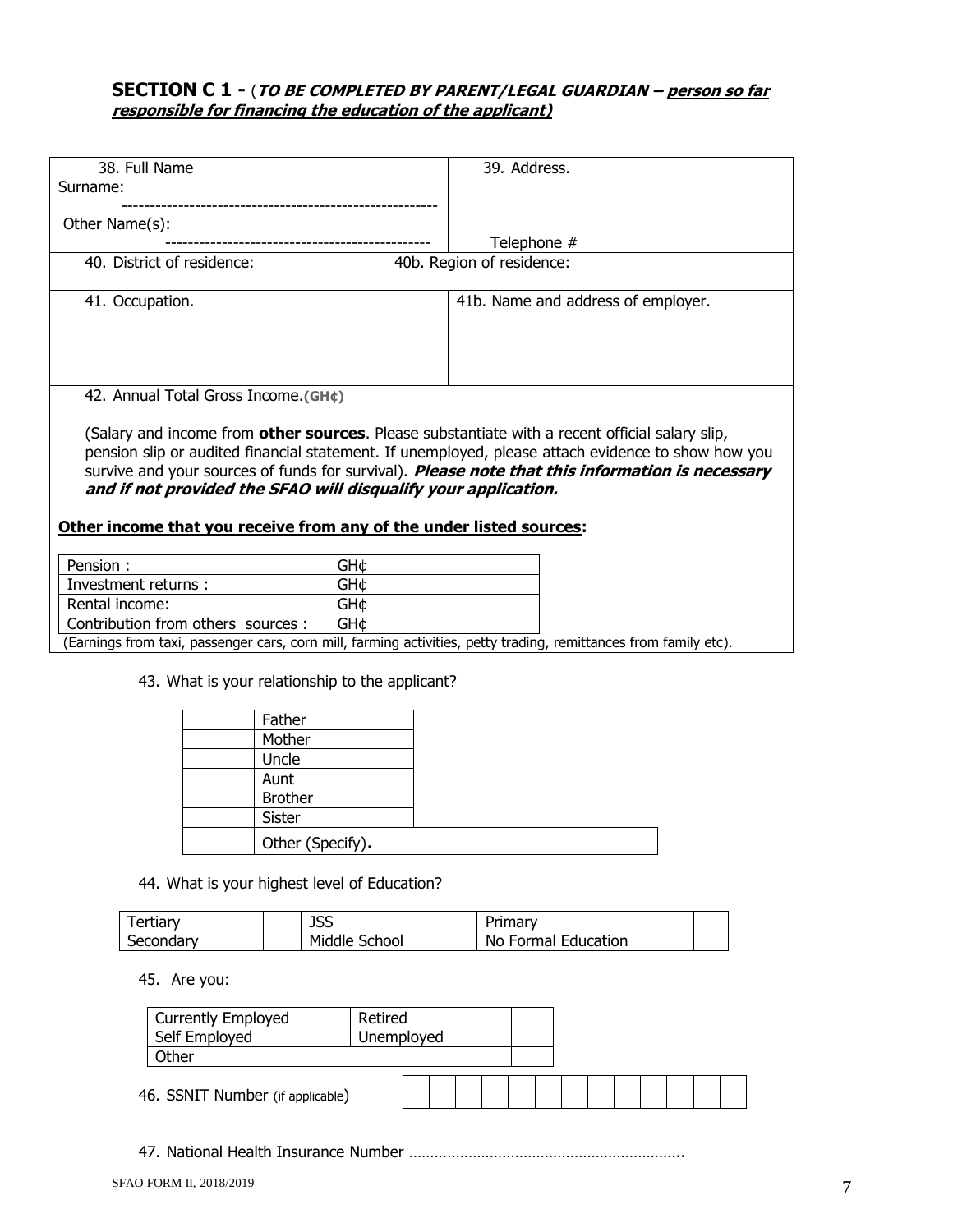48. Please tick the type of accommodation that you and your family occupy and family vehicle used.

| Own House                               |
|-----------------------------------------|
| <b>Family House</b>                     |
| Rented Premises paid for by my employer |
| Rented premises paid for by self        |
| Other (specify)                         |
|                                         |

|      | Own Vehicle |
|------|-------------|
|      | Car owner   |
|      | Employee    |
| Type |             |
| Use  |             |

49. Provide information on your dependants.

| <b>Surname</b> | <b>First Name(s)</b> | Relationship | <b>Age</b> | <b>Educational Level</b> |
|----------------|----------------------|--------------|------------|--------------------------|
|                |                      |              |            |                          |
|                |                      |              |            |                          |
|                |                      |              |            |                          |
|                |                      |              |            |                          |
|                |                      |              |            |                          |
|                |                      |              |            |                          |
|                |                      |              |            |                          |
|                |                      |              |            |                          |
|                |                      |              |            |                          |
|                |                      |              |            |                          |

50. Indicate total amount paid in fees and other related expenses per year for dependants at each level of education and provide proof of current attendance (Attach school bills and receipts):

| <b>Level of Education</b> | <b>Number of</b><br>dependants of<br>school going age | <b>Total Amount Paid</b><br>per year (GH¢) |
|---------------------------|-------------------------------------------------------|--------------------------------------------|
| Kindergarten/Primary      |                                                       |                                            |
| <b>JSS</b>                |                                                       |                                            |
| SSS/Tech-Voc.             |                                                       |                                            |
| Tertiary                  |                                                       |                                            |
| Other                     |                                                       |                                            |
| <b>TOTAL</b>              |                                                       |                                            |

51. How much are you prepared to pay towards the fees and upkeep of your ward for the **2018-19** academic year?

| GH¢<br><b>STEA</b> |  |  |
|--------------------|--|--|
|                    |  |  |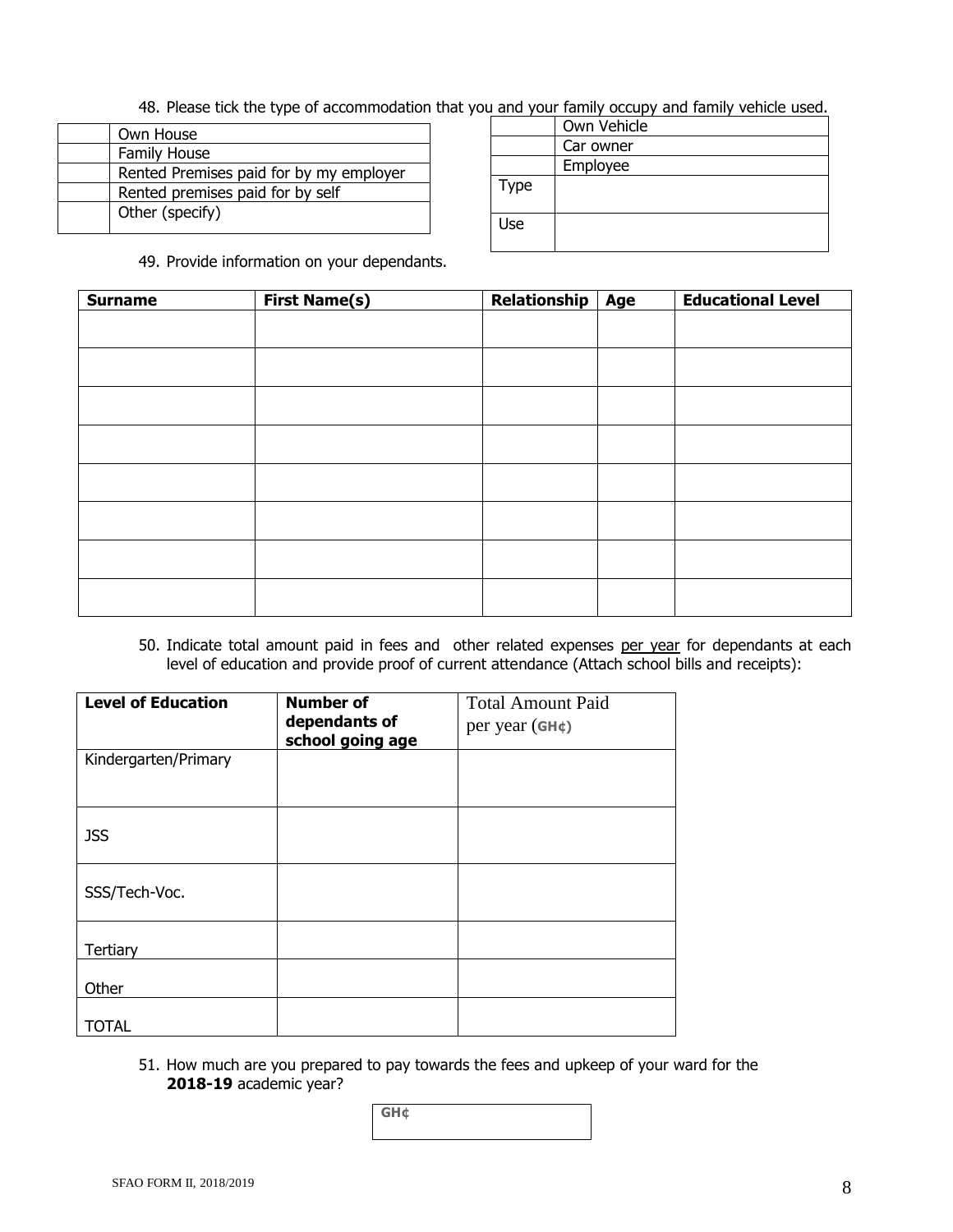#### **SECTION C 2 - TO BE COMPLETED BY YOUR SECOND PARENT**

| 52. Full Name                                                               |                               | 53. Address.         |  |  |  |
|-----------------------------------------------------------------------------|-------------------------------|----------------------|--|--|--|
| Surname:                                                                    | Other Name(s)                 |                      |  |  |  |
|                                                                             |                               |                      |  |  |  |
|                                                                             |                               | Telephone #          |  |  |  |
| 54. District of residence.                                                  |                               | Region of residence. |  |  |  |
|                                                                             |                               |                      |  |  |  |
| 55. Occupation.                                                             | Name and address of employer. |                      |  |  |  |
|                                                                             |                               |                      |  |  |  |
|                                                                             |                               |                      |  |  |  |
|                                                                             |                               |                      |  |  |  |
| 56. Annual Total Gross Income (Salary and income from other sources) (GH¢). |                               |                      |  |  |  |
|                                                                             |                               |                      |  |  |  |
|                                                                             |                               |                      |  |  |  |

57. SSNIT Number (if applicable)

- 58. National Health Insurance Number …………………………………………………………………….……
- 59. What is your relationship to the applicant

| Father   |
|----------|
| Mother   |
| Guardian |

#### **DECLARATION TO BE SIGNED BY BOTH PARENTS OR GUARDIAN**

#### **It is important that your dependant's eligibility for student financial aid be based upon accurate information.**

I do hereby declare that all the information given above is true and made in good faith.

| Signature or thump print of parent/guardian | Date |
|---------------------------------------------|------|
|                                             |      |

| Signature or thump print of <b>second parent</b> |  | Date |
|--------------------------------------------------|--|------|
|--------------------------------------------------|--|------|

Where parent cannot read nor write

| Name of <b>witness</b> | Position |
|------------------------|----------|
|                        |          |

Signature of **witness** \_\_\_\_\_\_\_\_\_\_\_\_\_\_ Date \_\_\_\_\_\_\_\_\_\_\_\_\_\_

**Note**: Misrepresentation in any form or manner shall render the application null and void. Any awards made based on a misrepresentation shall be withdrawn or refunded by the applicant, and he/she also may be prosecuted.

The University reserves the right to cancel the applicant's application if false or incorrect information is supplied.

#### *Thank you for your cooperation. Together, we can ensure that the right students get financial support, and that the integrity of the University of Ghana Students Financial Aid program is preserved.*